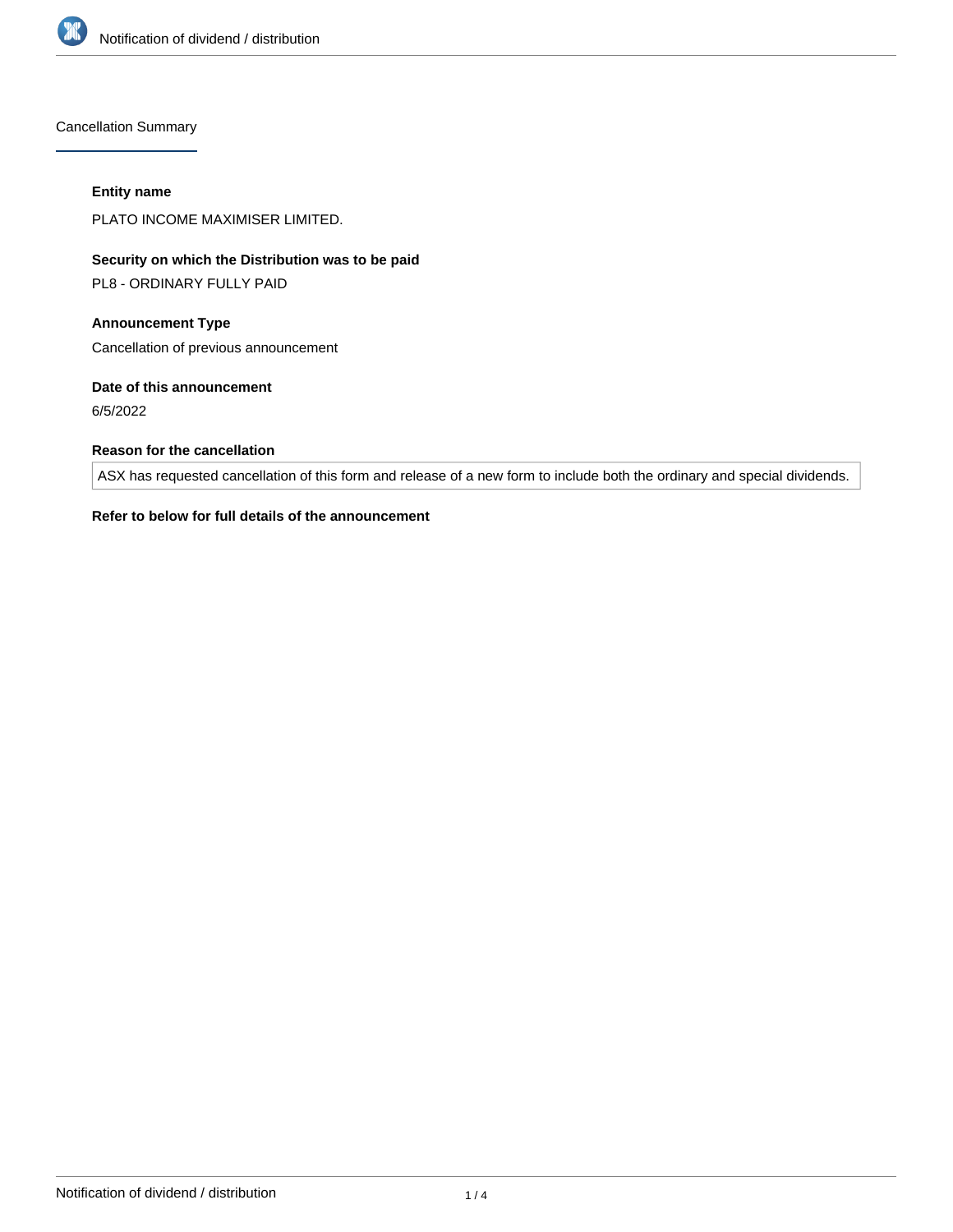

Announcement Details

Part 1 - Entity and announcement details

#### **1.1 Name of +Entity**

PLATO INCOME MAXIMISER LIMITED.

# **1.2 Registered Number Type ACN**

**Registration Number**

616746215

**1.3 ASX issuer code**

PL8

# **1.4 The announcement is**

Cancellation of previous announcement

#### **1.4c Reason for cancellation of previous announcement**

ASX has requested cancellation of this form and release of a new form to include both the ordinary and special dividends.

#### **1.4d Date of previous announcement(s) to this cancellation**

2/5/2022

#### **1.5 Date of this announcement**

6/5/2022

# **1.6 ASX +Security Code**

PL8

**ASX +Security Description** ORDINARY FULLY PAID

Part 2A - All dividends/distributions basic details

# **2A.1 Type of dividend/distribution** Ordinary

#### **2A.2 The Dividend/distribution:**

relates to a period of one month

**2A.3 The dividend/distribution relates to the financial reporting or payment period ending ended/ending (date)** 30/4/2022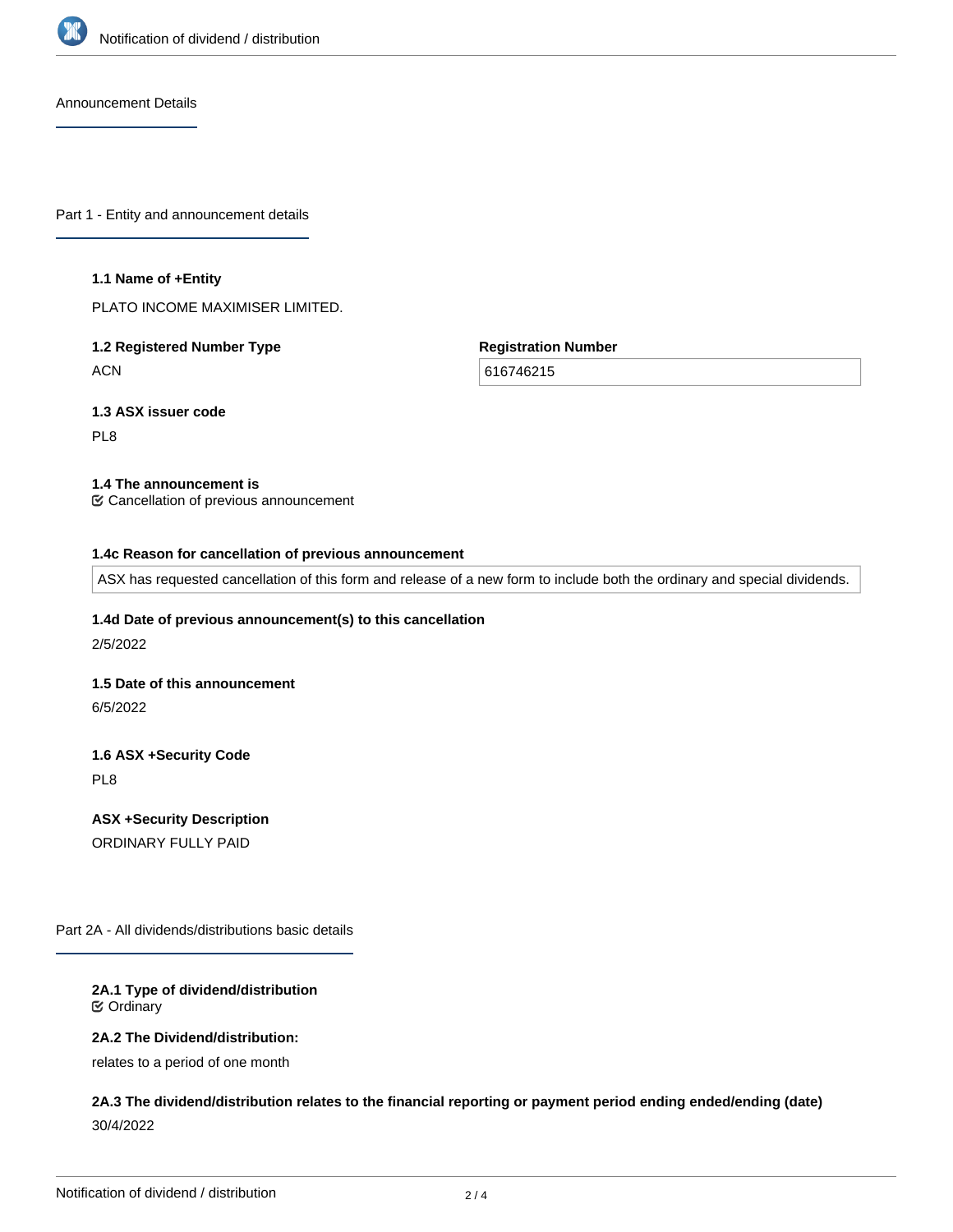

#### **2A.4 +Record Date**

17/5/2022

# **2A.5 Ex Date**

16/5/2022

# **2A.6 Payment Date**

31/5/2022

**2A.7 Are any of the below approvals required for the dividend/distribution before business day 0 of the timetable?**

- **Security holder approval**
- **Court approval**
- **Lodgement of court order with +ASIC**
- **ACCC approval**  $\bullet$
- **FIRB approval**
- **Another approval/condition external to the entity required before business day 0 of the timetable for the**  $\bullet$ **dividend/distribution.**

No

**2A.8 Currency in which the dividend/distribution is made ("primary currency")**

AUD - Australian Dollar

**2A.9 Total dividend/distribution payment amount per +security (in primary currency) for all dividends/distributions notified in this form**

AUD 0.00550000

**2A.10 Does the entity have arrangements relating to the currency in which the dividend/distribution is paid to securityholders that it wishes to disclose to the market?** No

**2A.11 Does the entity have a securities plan for dividends/distributions on this +security?** We do not have a securities plan for dividends/distributions on this security

**2A.12 Does the +entity have tax component information apart from franking?** No

Part 3A - Ordinary dividend/distribution

**3A.1 Is the ordinary dividend/distribution estimated at this time?** No and the contract of the contract of the contract of the contract of the contract of the contract of the contract of the contract of the contract of the contract of the contract of the contract of the contract of the con

**3A.1a Ordinary dividend/distribution estimated amount per +security**